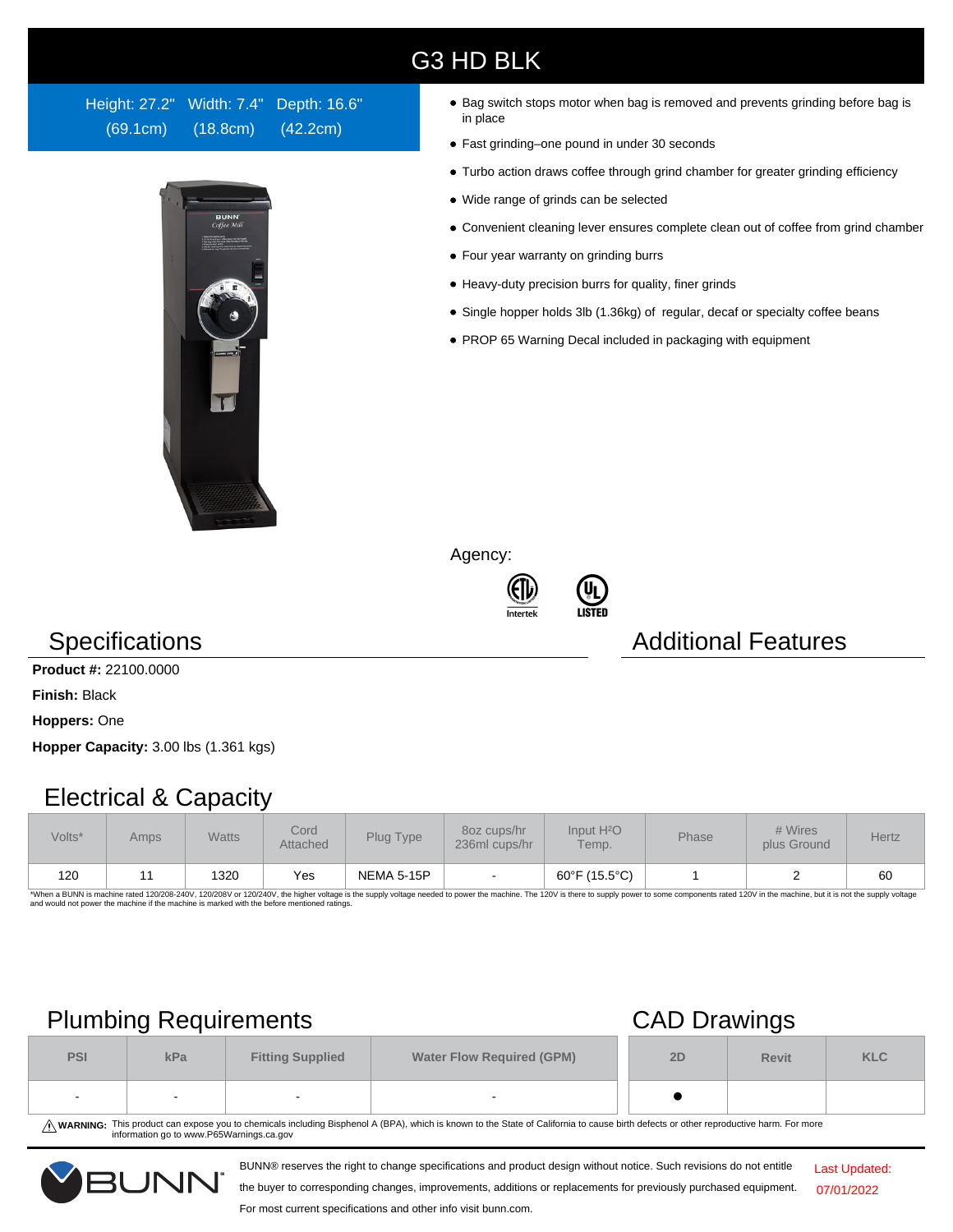

| Unit          |          |           |          | <b>Shipping</b> |          |          |            |                         |  |
|---------------|----------|-----------|----------|-----------------|----------|----------|------------|-------------------------|--|
|               | Height   | Width     | Depth    | Height          | Width    | Depth    | Weight     | <b>Volume</b>           |  |
| English       | 27.2 in. | $7.4$ in. | 16.6 in. | 32.8 in.        | 13.6 in. | 23.1 in. | 56,200 lbs | $5.972$ ft <sup>3</sup> |  |
| <b>Metric</b> | 69.1 cm  | 18.8 cm   | 42.2 cm  | 83.2 cm         | 34.6 cm  | 58.7 cm  | 25.492 kgs | $0.169$ m <sup>3</sup>  |  |



BUNN® reserves the right to change specifications and product design without notice. Such revisions do not entitle the buyer to corresponding changes, improvements, additions or replacements for previously purchased equipment. For most current specifications and other info visit bunn.com. Last Updated: 07/01/2022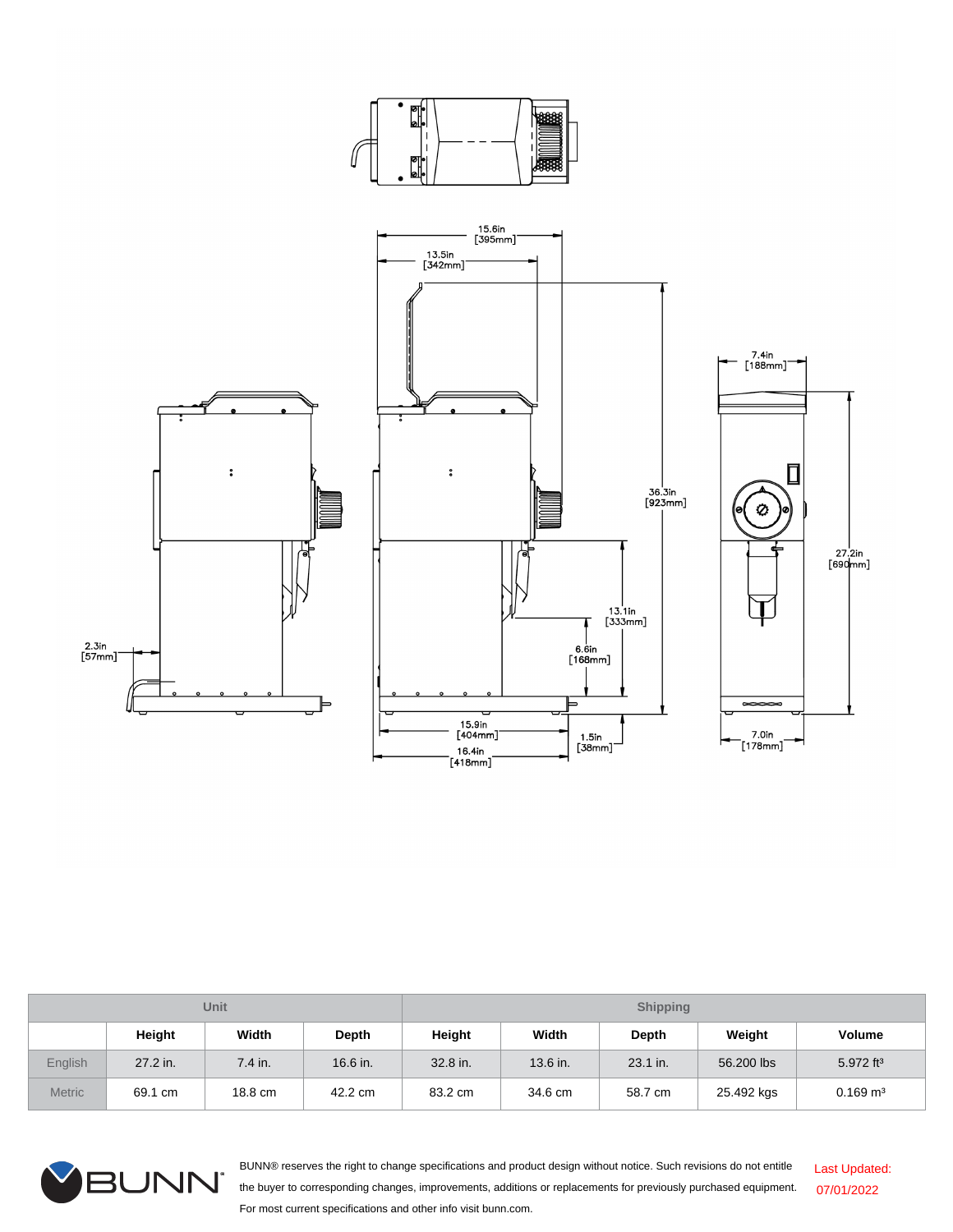# Related Products & Accessories:G3 HD BLK(22100.0000)